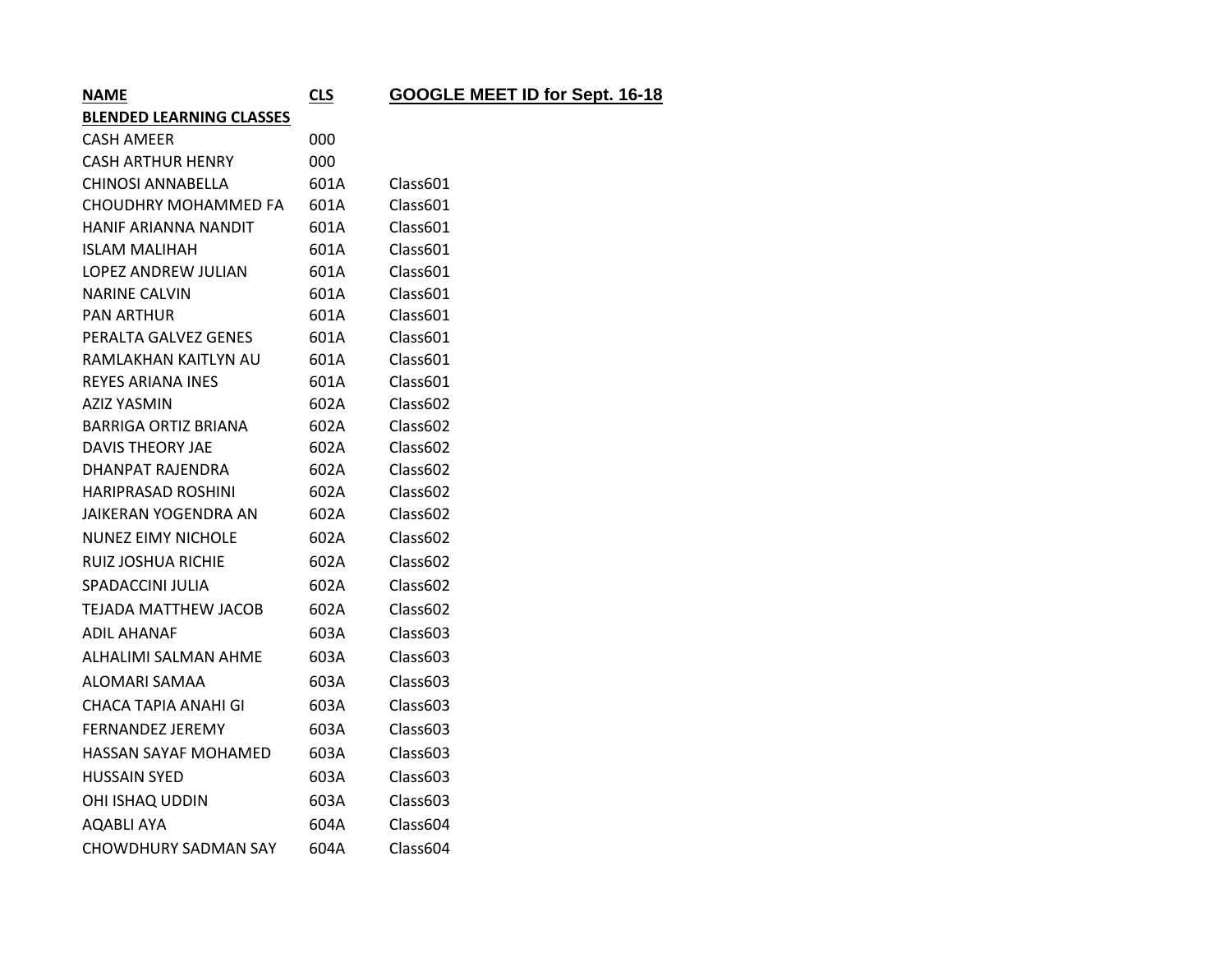| <b>GARCIA ROMEO VALENTI</b> | 604A | Class604 |
|-----------------------------|------|----------|
| JOGA JESELLE CHARLIZ        | 604A | Class604 |
| <b>MORALES VALENTINA</b>    | 604A | Class604 |
| POLANCO MENDEZ EMELY        | 604A | Class604 |
| <b>RAHMAN SAHIL</b>         | 604A | Class604 |
| ROJAS ASHLEY                | 604A | Class604 |
| ROUNDTREE MASON DAVI        | 604A | Class604 |
| SINGH HARMANDEEP            | 604A | Class604 |
| ALVARADO DANIELLA           | 605A | Class605 |
| <b>CUEVAS ANGELINA JUAN</b> | 605A | Class605 |
| <b>ERAZO EMILY ISABELLE</b> | 605A | Class605 |
| ESPINOZA JOEL               | 605A | Class605 |
| <b>HERNANDEZ MATTHEW DO</b> | 605A | Class605 |
| ROMAN GIANNA MIA            | 605A | Class605 |
| SHA TASNIA BEGUM            | 605A | Class605 |
| ALI ALI MIRAM SULTAN        | 606A | Class606 |
| DENICIA HERNANDEZ ME        | 606A | Class606 |
| MARMOLEJO MARCELA AN        | 606A | Class606 |
| MEDINA LIANNY ABIGAI        | 606A | Class606 |
| ORELLANA EMILY CRYST        | 606A | Class606 |
| RAMOS CHRIST ENRRIQU        | 606A | Class606 |
| <b>TOLEDO ZOE GRACE</b>     | 606A | Class606 |
| VISHUDANAND AMEERA G        | 606A | Class606 |
| <b>CHUNG ABRIANNA</b>       | 607A | Class607 |
| <b>GERECZY STEPHEN</b>      | 607A | Class607 |
| GUAMAN YAHAIRA ANALI        | 607A | Class607 |
| <b>KHARIE YUVRAJ</b>        | 607A | Class607 |
| LOPEZ JAYLISSE EMME         | 607A | Class607 |
| MORALES ADRIANNA ARI        | 607A | Class607 |
| PAULINO JOELLY JOCAV        | 607A | Class607 |
| PIMENTEL IRVING             | 607A | Class607 |
| AL BARMAKI NATHMIA A        | 608A | Class608 |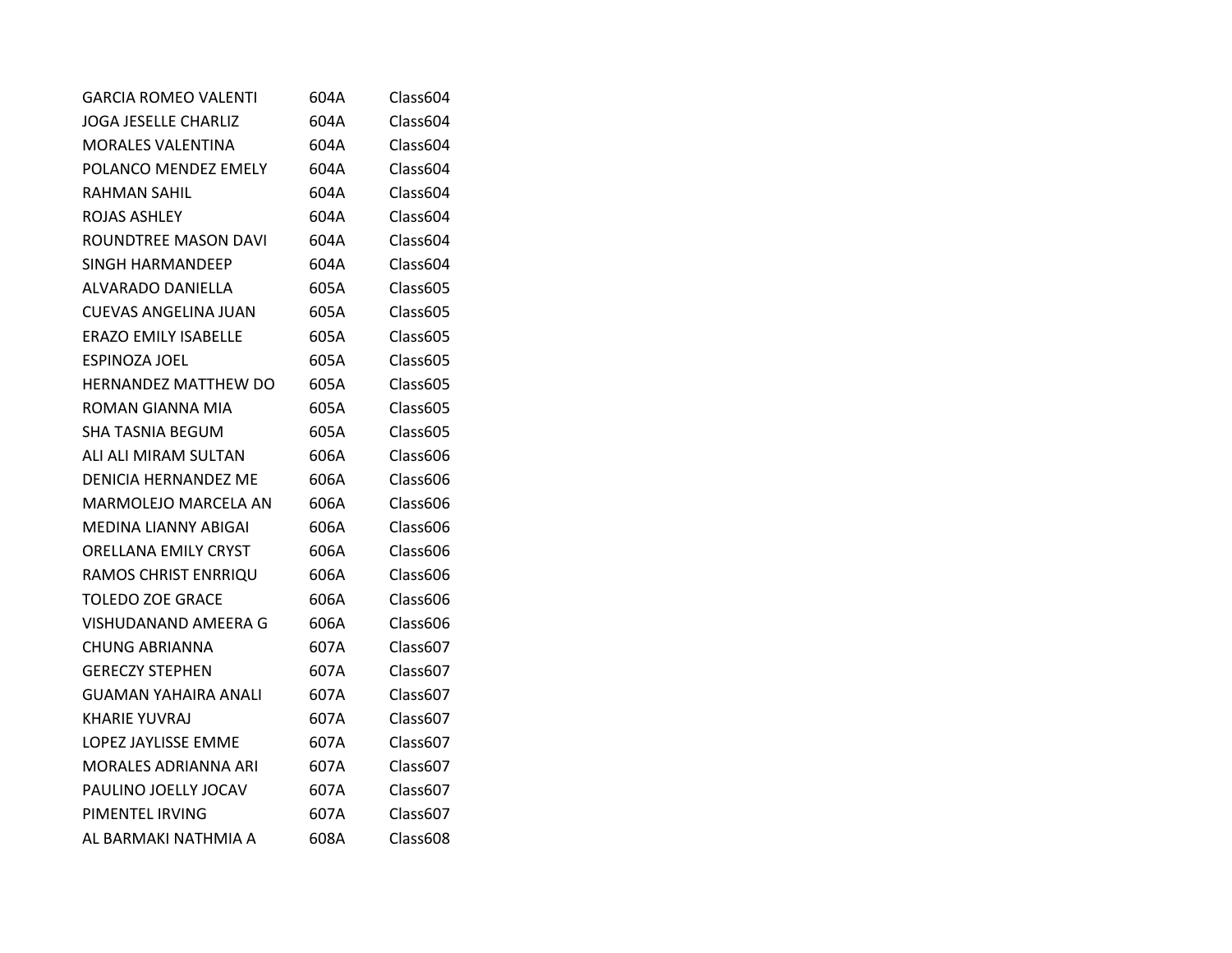| <b>BOYKO SEDORKO MARIAN</b> | 608A | Class608 |
|-----------------------------|------|----------|
| <b>ISERN ADRIEL LUIS</b>    | 608A | Class608 |
| KATWARU EMMA HAYLEY         | 608A | Class608 |
| <b>NEIRA KRISTINE MISHE</b> | 608A | Class608 |
| PEGUERO ROOSEVELT AR        | 608A | Class608 |
| RIVERAS ARISON              | 608A | Class608 |
| SERRATA LEYLA WILSAR        | 608A | Class608 |
| <b>VEGA COSME XAVIERYS</b>  | 608A | Class608 |
| <b>BECKER ANGELINA NICO</b> | 601B | Class601 |
| FERNANDEZ JALYSA            | 601B | Class601 |
| <b>HERRERA DANTE ALFONS</b> | 601B | Class601 |
| <b>HOSSAIN AFRAZ</b>        | 601B | Class601 |
| <b>LASKER SUHA IPSHITA</b>  | 601B | Class601 |
| <b>MCMORROW MEGYN</b>       | 601B | Class601 |
| OCFEMIA JON-MICHAEL         | 601B | Class601 |
| SINGH REHANA                | 601B | Class601 |
| THOMAS TRISTELLA VER        | 601B | Class601 |
| <b>BALBIN MAYA OBOD</b>     | 602B | Class602 |
| ELIJAH JORDYNN RENEE        | 602B | Class602 |
| <b>MOHABIR OMESH</b>        | 602B | Class602 |
| PLAZA AREL RADAMES          | 602B | Class602 |
| <b>SOHAIL NORAYZ</b>        | 602B | Class602 |
| <b>WILLIAMS MIRANDA ROS</b> | 602B | Class602 |
| AFRIDI ZEENAT B             | 603B | Class603 |
| ALMANZAR JERLYNE            | 603B | Class603 |
| <b>BATISTA TEJADA ROBER</b> | 603B | Class603 |
| DE JESUS GUTIERREZ H        | 603B | Class603 |
| HANNAN MUHAMMAD ABDU        | 603B | Class603 |
| MIRANDA ARIANNA MARI        | 603B | Class603 |
| PENA MEJIA MATHEWS          | 603B | Class603 |
| SALEH HAMZA FUAD ALI        | 603B | Class603 |
| <b>ANSORALLI NERRIZA</b>    | 604B | Class604 |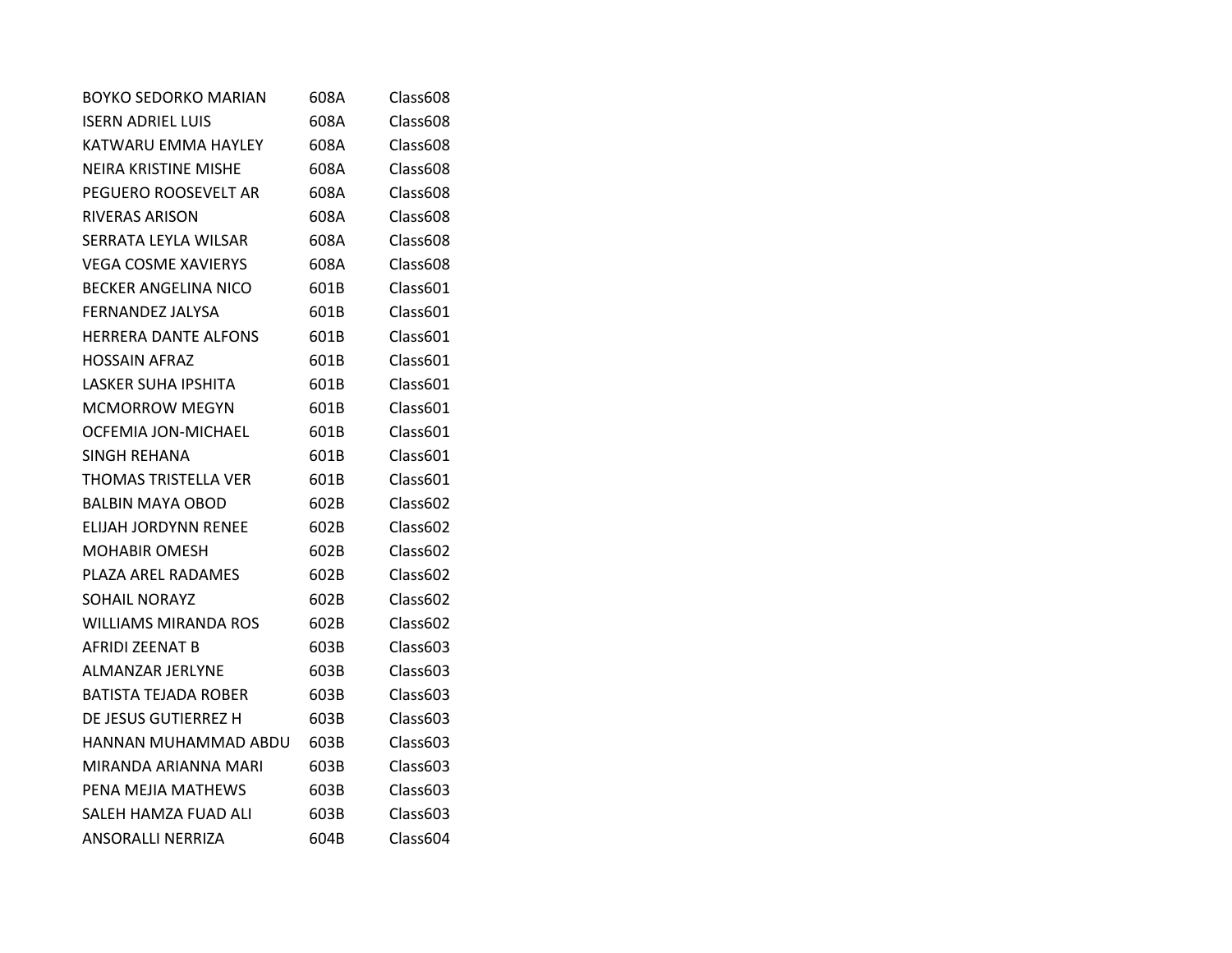| <b>BATISTA STEPHANIE</b>    | 604B | Class604 |
|-----------------------------|------|----------|
| <b>CHAVER CEDENO ANGEL</b>  | 604B | Class604 |
| DE GUZMAN JAYDEN TAL        | 604B | Class604 |
| <b>GOMEZ LEANNA</b>         | 604B | Class604 |
| GUIARSSI ANJALI MAYA        | 604B | Class604 |
| <b>ORTIZ ETHAN JAMES</b>    | 604B | Class604 |
| PERALTA GUAMAN EDWIN        | 604B | Class604 |
| REYES ALEXANDRA             | 604B | Class604 |
| RIVERA NEVAEH               | 604B | Class604 |
| <b>ALVAREZ ANTHONY</b>      | 605B | Class605 |
| <b>CHICO JORDAN LEAH</b>    | 605B | Class605 |
| <b>GANESH BRITNEY SONIA</b> | 605B | Class605 |
| LOPEZ JAIDEN RYAN           | 605B | Class605 |
| MINORI SAVANNAH VICT        | 605B | Class605 |
| MUTUM ANKUR SINGHA          | 605B | Class605 |
| <b>QUIZHPI JOSELYN SAMA</b> | 605B | Class605 |
| SAIF MAIDA                  | 605B | Class605 |
| VALLE-BONILLA STEVEN        | 605B | Class605 |
| <b>BAILO LILIA G</b>        | 606B | Class606 |
| <b>FERNANDEZ ZIARA</b>      | 606B | Class606 |
| <b>GATLING AYDAN JAMES</b>  | 606B | Class606 |
| KARIM JAMILAH AYSHA         | 606B | Class606 |
| LATORRES SANTANA JAY        | 606B | Class606 |
| NUNEZ GABRIELLA             | 606B | Class606 |
| <b>PAULINO KEVIN</b>        | 606B | Class606 |
| <b>VARGAS JAVIEN IZAIAH</b> | 606B | Class606 |
| WILLIAMS MELCHI DILL        | 606B | Class606 |
| <b>WILSON ELIJAH QUAN</b>   | 606B | Class606 |
| AFRIDI HIRA                 | 607B | Class607 |
| DEAN PAULA AR               | 607B | Class607 |
| LOPEZ CAMPOS NOAH           | 607B | Class607 |
| <b>MERINO CHRISTIAN</b>     | 607B | Class607 |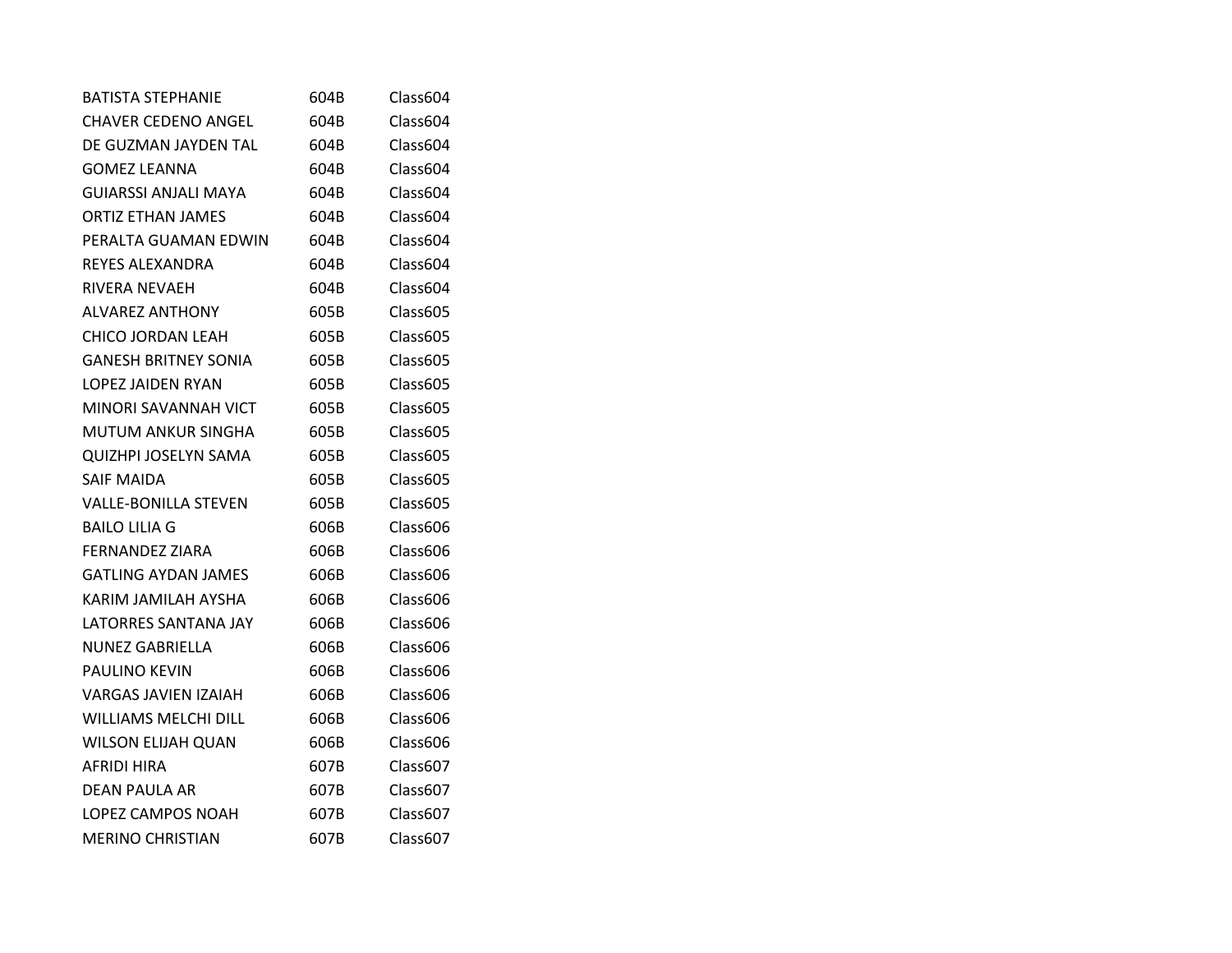| RAMGOOLAM JESSICA DA        | 607B                | Class607             |
|-----------------------------|---------------------|----------------------|
| RAMOS BAEZ ERICK            | 607B                | Class607             |
| URBINA LIA LIZBETH          | 607B                | Class607             |
| WIT OSKAR KRZYSZTOF         | 607B                | Class607             |
| <b>BRANDA PENELOPE STAR</b> | 608B                | Class608             |
| <b>DEJESUS TYLER</b>        | 608B                | Class608             |
| DIAZ RIANNA ISABEL          | 608B                | Class608             |
| DIAZ MALDONADO GRACI        | 608B                | Class608             |
| FERMIN BENITEZ YARIM        | 608B                | Class608             |
| <b>ISLAM ZERIN</b>          | 608B                | Class608             |
| LASKAR JANNATUL MAHA        | 608B                | Class608             |
| RAMIREZ SOFIA               | 608B                | Class608             |
| RAMIREZ JR JOSELUIS         | 608B                | Class608             |
| SANCHEZ JAMES LOGAN         | 608B                | Class608             |
| AMIN KAWSAR NAHIYAN         |                     | 613/614A Class613614 |
| <b>GUICHARDO RODRIGUEZ</b>  | 613/614A            | Class613614          |
| MANCILLA SEBASTIAN I        | 613/614A            | Class613614          |
| PASTUIZACA BRIAN ALE        |                     | 613/614A Class613614 |
| TORIBIO MATTHEW EMMA        | 613/614A            | Class613614          |
| <b>TORRES BREANNA</b>       |                     | 613/614A Class613614 |
| <b>BOODRAM ETHAN VARESH</b> |                     | 613/614B Class613614 |
| <b>CENTENO AYDEN GABRIE</b> | 613/614B            | Class613614          |
| PALACIOS GUERRA BRYA        | 613/614B            | Class613614          |
| PENA JAZCLYN                | 613/614B            | Class613614          |
| RODRIGUEZ JAMES DIOG        | 613/614B            | Class613614          |
| <b>TEPALE ASHLEY</b>        | 613/614B            | Class613614          |
| <b>FULL REMOTE CLASSES</b>  |                     |                      |
| <b>BARRIENTOS GAEL LORE</b> |                     | 613/614 FF Grade6SC  |
| DEJESUS JAZLYN ANA          |                     | 613/614 FF Grade6SC  |
| <b>GALARZA ROSA GUADALU</b> |                     | 613/614 FF Grade6SC  |
| <b>GASPAR DE LOS SANTOS</b> | 613/614 FF Grade6SC |                      |
| <b>GLEAVES-HYLTON JABAR</b> | 613/614 FF Grade6SC |                      |
|                             |                     |                      |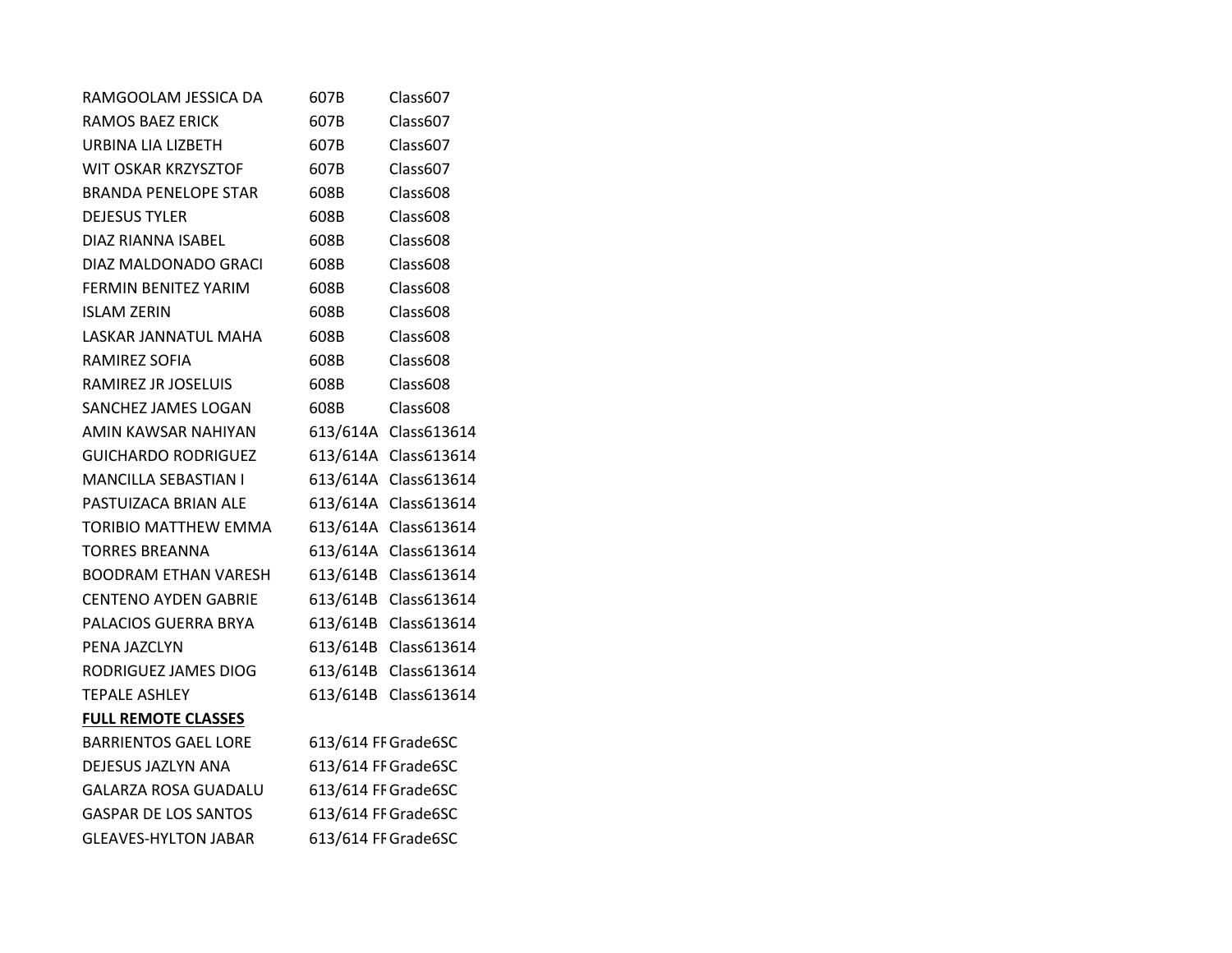| <b>GONZALEZ ANTONIO MIC</b> | 613/614 FF Grade6SC |         |
|-----------------------------|---------------------|---------|
| <b>GONZALEZ JOSUE DAVID</b> | 613/614 FF Grade6SC |         |
| <b>MORALES ACHILLES MAX</b> | 613/614 FF Grade6SC |         |
| ORNA PONTON VALENTIN        | 613/614 FF Grade6SC |         |
| RAMGOPAL BRANDON HAY        | 613/614 FF Grade6SC |         |
| RODRIGUEZ JOSE ANGEL        | 613/614 FF Grade6SC |         |
| RODRIGUEZ KENNETH           | 613/614 FF Grade6SC |         |
| <b>SCOLLO COLE SEBASTIA</b> | 613/614 FF Grade6SC |         |
| <b>TESTA LUCIA MARIE</b>    | 613/614 FF Grade6SC |         |
| AHMAD JAYDEN IJAZ           | Group A             | Grade6A |
| AHMED MUHIT UDDIN           | Group A             | Grade6A |
| <b>AHMED SAJID</b>          | Group A             | Grade6A |
| AL-ABDI MUHANAD MAHM        | Group A             | Grade6A |
| ALMAZAN FABIAN ALBER        | Group A             | Grade6A |
| <b>AVILA JONATHAN LUIS</b>  | Group A             | Grade6A |
| <b>BACCHUS SHANE CHARLE</b> | Group A             | Grade6A |
| <b>BROOKS CHYANNE SAVAN</b> | Group A             | Grade6A |
| <b>CHAND ISIS ZINNIA</b>    | Group A             | Grade6A |
| <b>CORTES EMANUEL</b>       | Group A             | Grade6A |
| <b>GONZALEZ KAELYN TAYL</b> | Group A             | Grade6A |
| <b>GUERRERO AARON MIGUE</b> | Group A             | Grade6A |
| <b>GUNRAJ LEANAH LOVE</b>   | Group A             | Grade6A |
| <b>HUSSAIN TAHAN</b>        | Group A             | Grade6A |
| MOHAMMED NOAH AIDAN         | Group A             | Grade6A |
| NO NAME GIVEN KANGNA        | Group A             | Grade6A |
| PERSAUD DANA NISHTHA        | Group A             | Grade6A |
| <b>RAHMAN AFTID</b>         | Group A             | Grade6A |
| RAMIREZ-ZAYAS ANGELY        | Group A             | Grade6A |
| REDOUANE IMANE              | Group A             | Grade6A |
| SAMUEL TYLER ISAIAH         | Group A             | Grade6A |
| SAPKOTA PRABACHAN           | Group A             | Grade6A |
| SHIKDER MOHAMMAD NAS        | Group A             | Grade6A |
|                             |                     |         |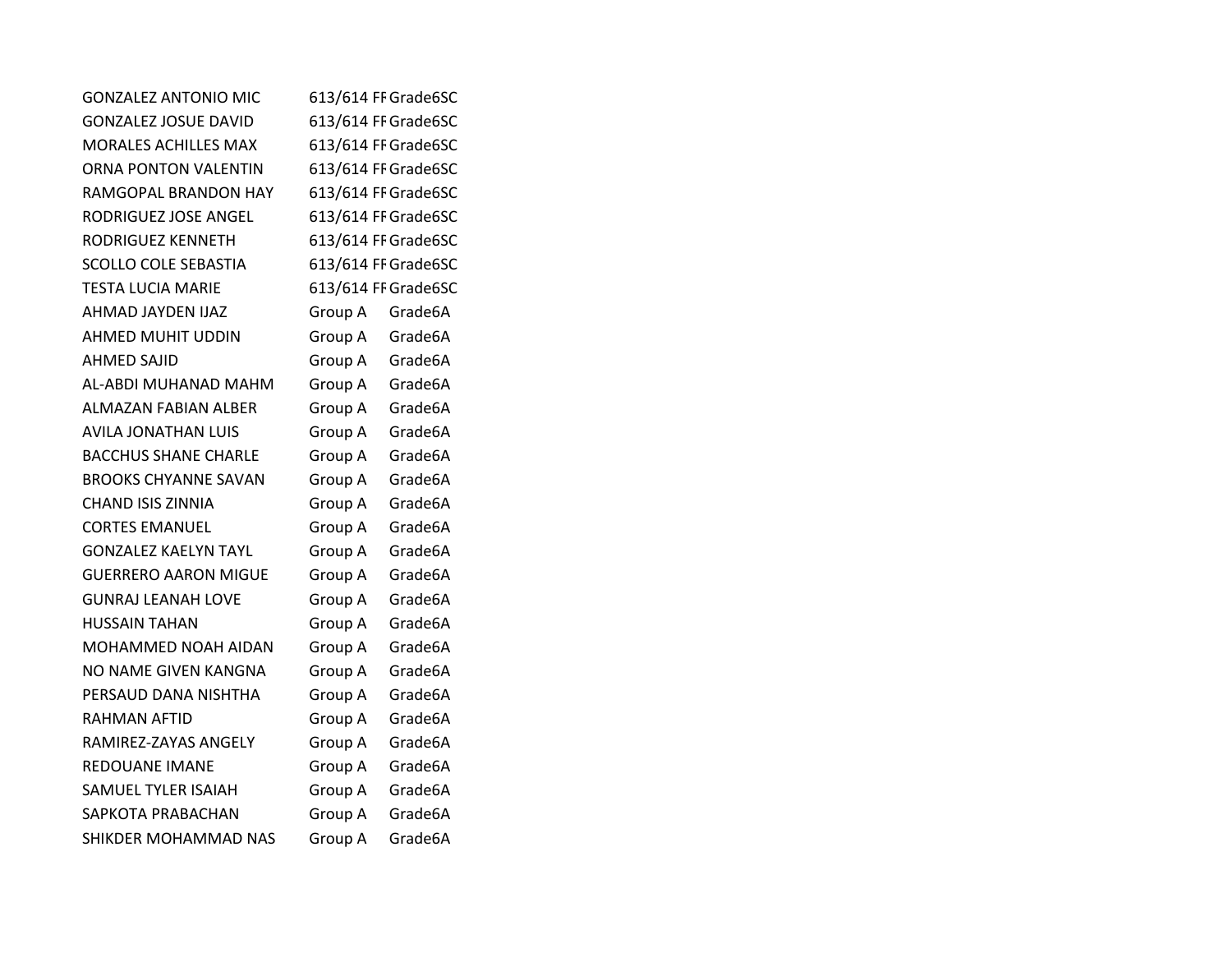| <b>SINGH ANDREW RICHARD</b> | Group A | Grade6A |
|-----------------------------|---------|---------|
| <b>SUAREZ GABRIEL ALBER</b> | Group A | Grade6A |
| <b>SUKRAJ AMBROSE ANDRE</b> | Group A | Grade6A |
| VILLAFUERTE RUBIO MA        | Group A | Grade6A |
| <b>WALKER KAYLA JAZMINE</b> | Group A | Grade6A |
| ZURITA CAITLYN VICTO        | Group A | Grade6A |
| <b>AGIT DANIEL</b>          | Group B | Grade6B |
| AHMED NUMAN REHAN           | Group B | Grade6B |
| AL JUBAIR JARJEES AH        | Group B | Grade6B |
| ALI MATTHEW SAFRAZZ         | Group B | Grade6B |
| <b>BAHADUR JOSHUA EMMAN</b> | Group B | Grade6B |
| <b>CANELA JUSTIN</b>        | Group B | Grade6B |
| CARRASQUILLO JAX ALE        | Group B | Grade6B |
| <b>DICKERSON MALIYAH ES</b> | Group B | Grade6B |
| <b>ENCARNACION LENIX</b>    | Group B | Grade6B |
| <b>ENG TESSA SUMMER</b>     | Group B | Grade6B |
| FERNANDEZ VASQUEZ CA        | Group B | Grade6B |
| <b>GHINGOOR RENIZA</b>      | Group B | Grade6B |
| <b>GONZALEZ RYAN</b>        | Group B | Grade6B |
| <b>HALDER AARON JAREME</b>  | Group B | Grade6B |
| <b>HAQUE MITHILA</b>        | Group B | Grade6B |
| <b>HASAN ITTIHAD</b>        | Group B | Grade6B |
| <b>HOQUE SHAMIUL</b>        | Group B | Grade6B |
| <b>JARIN FOUJIA</b>         | Group B | Grade6B |
| KHAN HABIBA ISLAM           | Group B | Grade6B |
| <b>MAZYCK KUHMAD CHANCE</b> | Group B | Grade6B |
| PARMANAND MAHESH            | Group B | Grade6B |
| PEREZ MATTHEW BENJAM        | Group B | Grade6B |
| <b>QUDDUS MARUF AHMED</b>   | Group B | Grade6B |
| RAHEEL IBTISAM IQBAL        | Group B | Grade6B |
| RAMPERSAD EMERSYNN P        | Group B | Grade6B |
| RANAUDO DOMENICO            | Group B | Grade6B |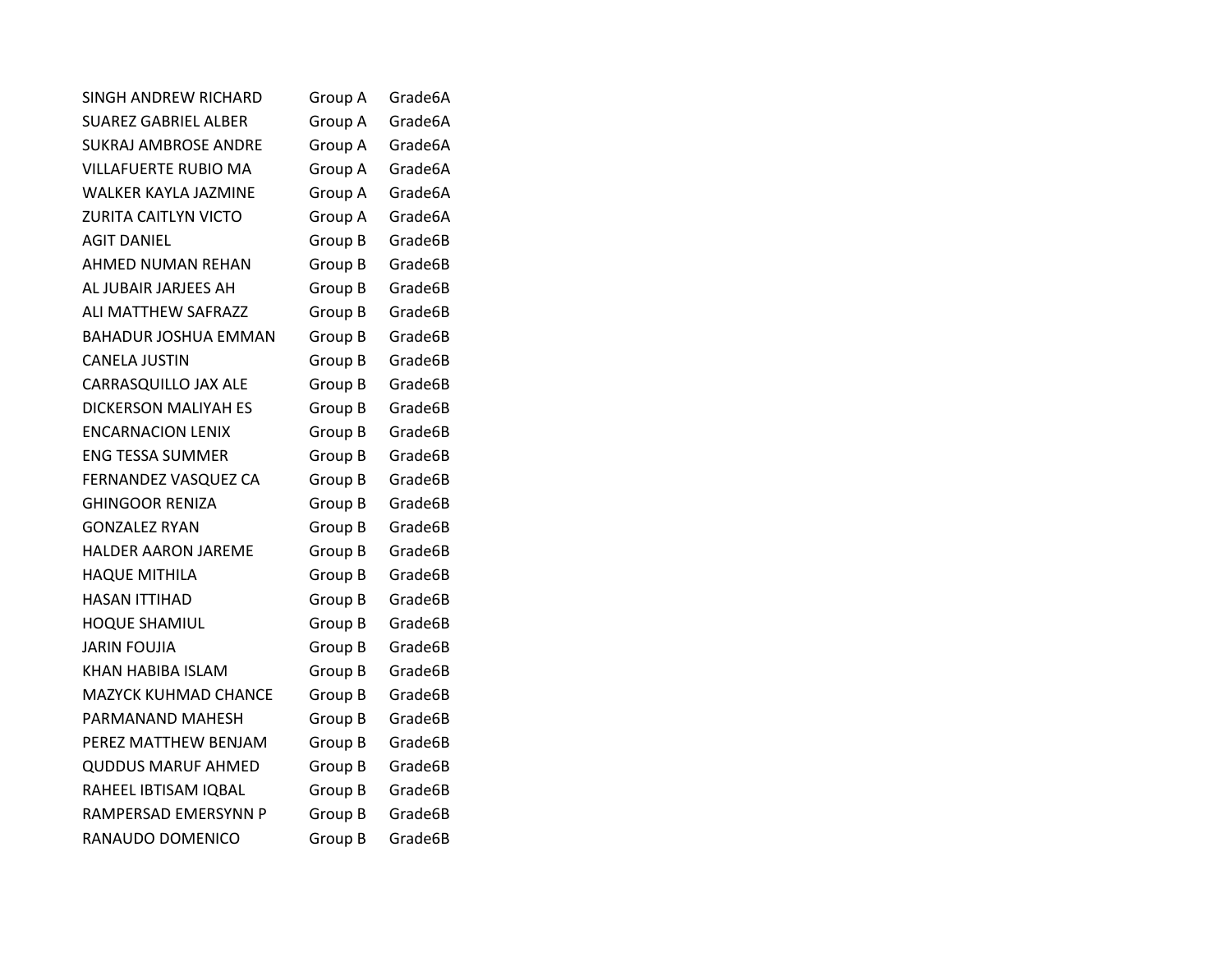| <b>RIVERA ORTIZ MIANGEL</b> | Group B | Grade6B |
|-----------------------------|---------|---------|
| <b>SEENATH SOPHIA ANGEL</b> | Group B | Grade6B |
| <b>SULTAN ESHAN</b>         | Group B | Grade6B |
| <b>VELIZ MAKAELY NINNET</b> | Group B | Grade6B |
| <b>ALI NAMEERA</b>          | Group C | Grade6C |
| <b>APARICIO YESENIA JAM</b> | Group C | Grade6C |
| <b>BARRAGAN BRIANNA VAN</b> | Group C | Grade6C |
| <b>BEGUM SHAKIBA</b>        | Group C | Grade6C |
| DASRATH ALEXANDRA DE        | Group C | Grade6C |
| <b>GHOTRA HARKIRAN KAUR</b> | Group C | Grade6C |
| <b>GRANADA CORTES MIGUE</b> | Group C | Grade6C |
| HAFEEH SAIF WAEL HAS        | Group C | Grade6C |
| <b>HUANG ERIC REN HUA</b>   | Group C | Grade6C |
| <b>HUANG EVAN REN JIE</b>   | Group C | Grade6C |
| HUNTER MADISYN JOY          | Group C | Grade6C |
| <b>ISLAM TABASSUM</b>       | Group C | Grade6C |
| <b>JAMAN LABONNO</b>        | Group C | Grade6C |
| <b>KHAN SAJIDA</b>          | Group C | Grade6C |
| <b>LEE ANGIE</b>            | Group C | Grade6C |
| <b>LEE EDWIN</b>            | Group C | Grade6C |
| LI SAMSON                   | Group C | Grade6C |
| MATIAS SANTIAGO KYMO        | Group C | Grade6C |
| <b>MOONILAL RYAN</b>        | Group C | Grade6C |
| <b>OU KYLE</b>              | Group C | Grade6C |
| PERALTA ASHLIE ELIZ         | Group C | Grade6C |
| <b>RAHMAN SHAFAN</b>        | Group C | Grade6C |
| REDWAN MAHADE ISLAM         | Group C | Grade6C |
| REYES ELIAS SEBASTIA        | Group C | Grade6C |
| <b>SANTANA MACARIUS</b>     | Group C | Grade6C |
| SANTANA ARIAS KENNY         | Group C | Grade6C |
| SHIWNARAINE ETHAN           | Group C | Grade6C |
| <b>TARIQ ALI</b>            | Group C | Grade6C |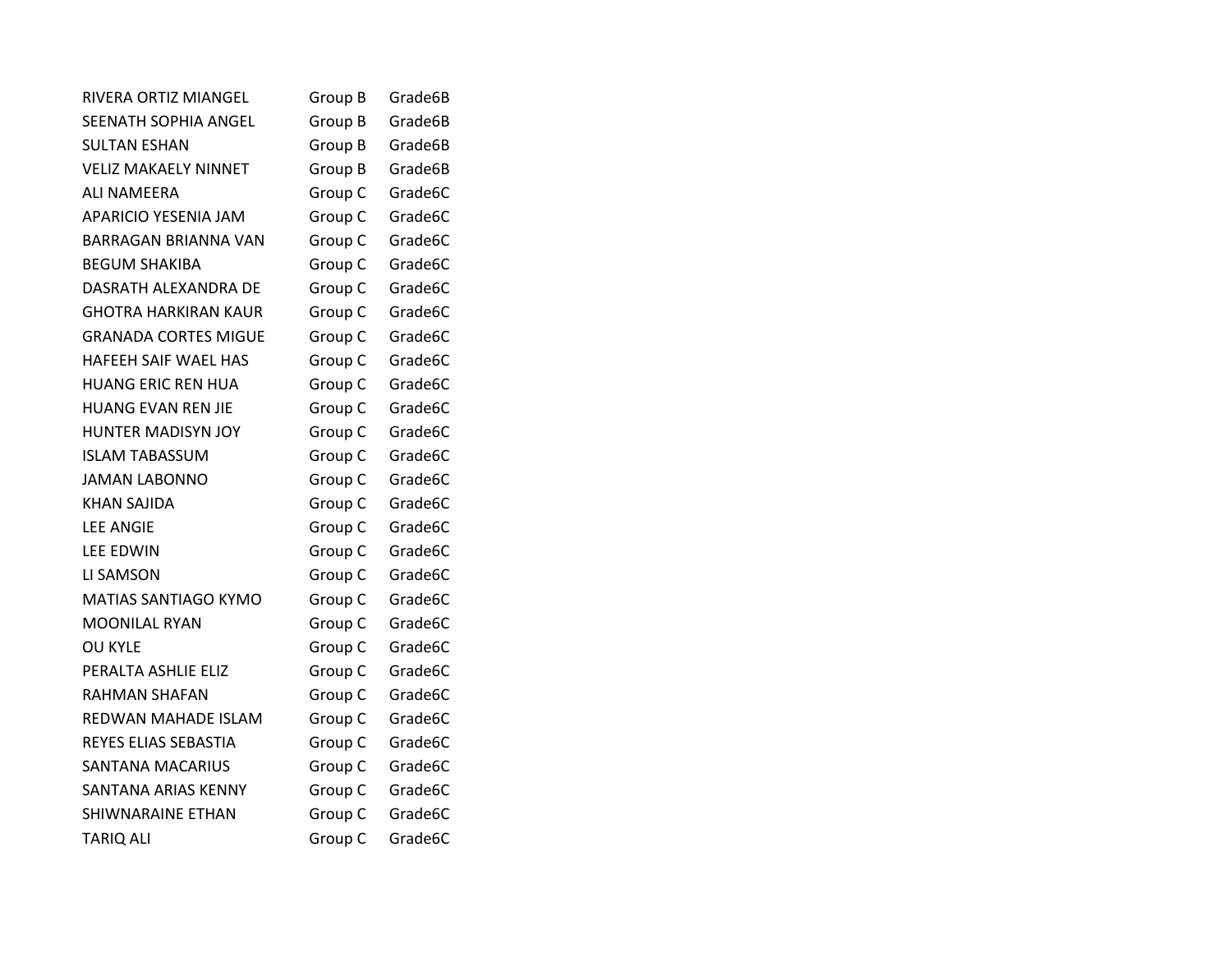| <b>WU HAOJIE</b>            | Group C | Grade6C |
|-----------------------------|---------|---------|
| <b>ABBAS NEESHAT SEHELY</b> | Group D | Grade6D |
| AHMED MOHAMMED SHUHA        | Group D | Grade6D |
| ARCE AVA                    | Group D | Grade6D |
| ARJUNE JOSHUA               | Group D | Grade6D |
| AVILA HANNA ELENA           | Group D | Grade6D |
| <b>CORONA MATTHEW JOHNA</b> | Group D | Grade6D |
| <b>CUEVAS ERNEST RILEY</b>  | Group D | Grade6D |
| DHANRAJH ALEX DEVEN         | Group D | Grade6D |
| DOMINGUEZ ARIANNA ST        | Group D | Grade6D |
| FILADELFO JOSHUA MIC        | Group D | Grade6D |
| <b>GARCIA LARA ALDO YAN</b> | Group D | Grade6D |
| GIORDANO AYDEN NICHO        | Group D | Grade6D |
| HAWALDAR ASHLEY NAZE        | Group D | Grade6D |
| HERNANDEZ JULIA MICH        | Group D | Grade6D |
| MACHIN JAYDEN               | Group D | Grade6D |
| <b>MALDONADO MARIANA MA</b> | Group D | Grade6D |
| <b>MARTINEZ ALESSIA ELE</b> | Group D | Grade6D |
| MEDINA EMMA OLIVIA          | Group D | Grade6D |
| <b>MONTAN ADRIEN MMERY</b>  | Group D | Grade6D |
| ORTIZ CECELIA ANDREA        | Group D | Grade6D |
| PENA DENISE ANJOLIE         | Group D | Grade6D |
| PRAILEAU AVA ALEXIS         | Group D | Grade6D |
| RAHMAN ADRIA                | Group D | Grade6D |
| RODRIGUEZ SEBASTIAN         | Group D | Grade6D |
| <b>SOLEDISPA BRYAN</b>      | Group D | Grade6D |
| <b>TENZIN YOZANG DRIME</b>  | Group D | Grade6D |
| THAHSIN MARIAM              | Group D | Grade6D |
| URENA JUSTIN JUNIOR         | Group D | Grade6D |
| <b>VILLASIS NORAH TRINI</b> | Group D | Grade6D |
| ZAHRA KISAA                 | Group D | Grade6D |
| <b>AHMED MAHDIYA</b>        | Group E | Grade6E |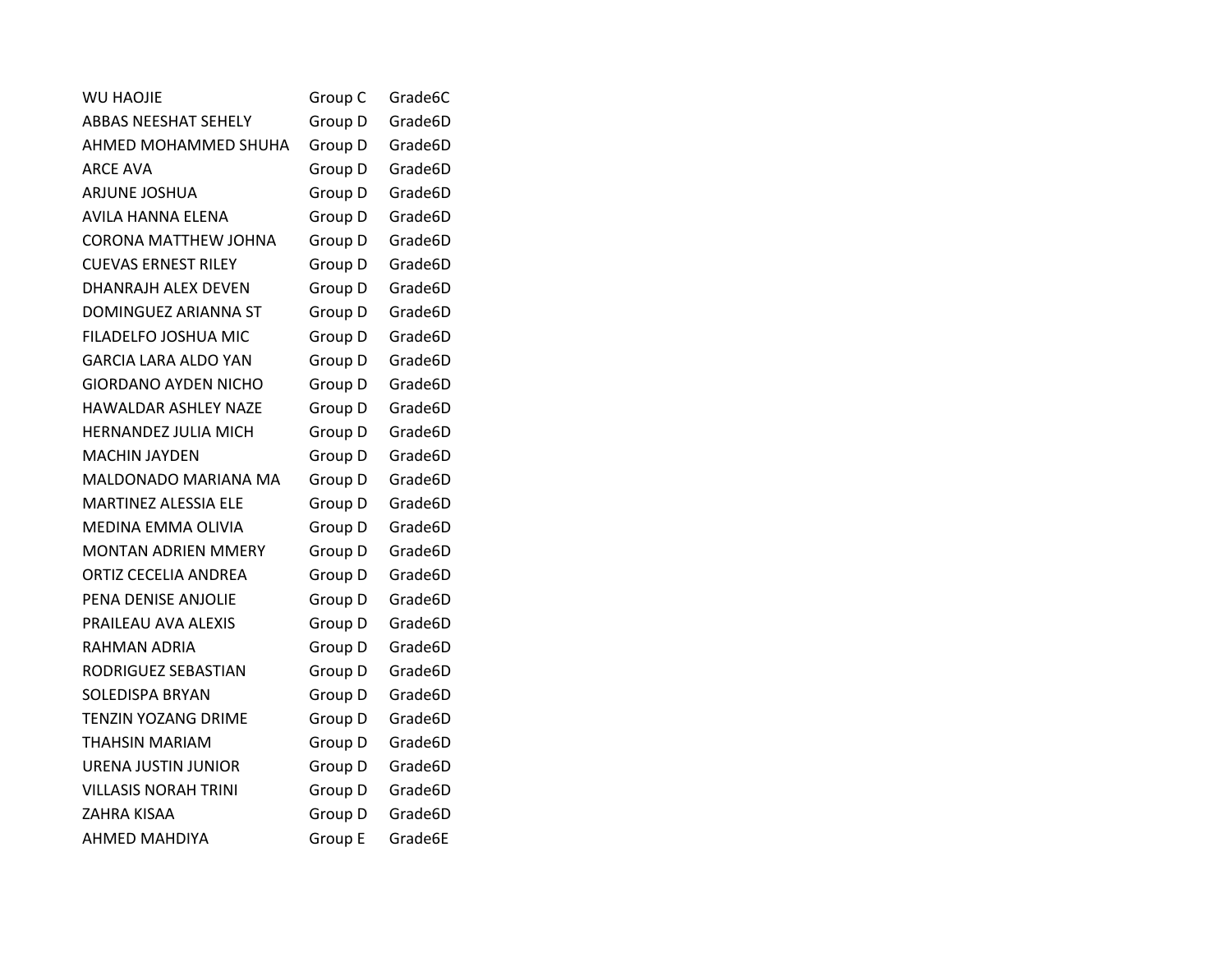| AHRAR MAHIE MD              | Group E | Grade6E |
|-----------------------------|---------|---------|
| ALI ZYON NAZEEM             | Group E | Grade6E |
| <b>BANDHAN RANDY INTIAZ</b> | Group E | Grade6E |
| <b>BHOJEDAT KAITLYN KAR</b> | Group E | Grade6E |
| CARDENAS JAVIER ORLA        | Group E | Grade6E |
| <b>CHOWDHURY DAIJAN HAS</b> | Group E | Grade6E |
| <b>DULAR CODY ALVIN</b>     | Group E | Grade6E |
| <b>FRANQUI DESTINY MARI</b> | Group E | Grade6E |
| <b>GENAO JULEE THERESA</b>  | Group E | Grade6E |
| <b>ISLAM LAMIYA BINTE</b>   | Group E | Grade6E |
| LIU DESTINY NAYASIA         | Group E | Grade6E |
| LOPEZ BRISEIDA SOFIA        | Group E | Grade6E |
| LUCAS JASLYN HAILEY         | Group E | Grade6E |
| MARTE ANTHONY MIGUEL        | Group E | Grade6E |
| <b>MARTINEZ ISIAH DONTE</b> | Group E | Grade6E |
| MELENDEZ CABRER ASHL        | Group E | Grade6E |
| <b>MERCADO AIDEN LUIS</b>   | Group E | Grade6E |
| <b>MORALES AVERY</b>        | Group E | Grade6E |
| MOURGEN POOJA CHANDA        | Group E | Grade6E |
| OQUENDO CHRISTIAN AL        | Group E | Grade6E |
| POLONIA JAYDEN MATTH        | Group E | Grade6E |
| RAMKISSOON ARIANNA J        | Group E | Grade6E |
| RASHEED RIAD                | Group E | Grade6E |
| <b>RENDON ASHLEY</b>        | Group E | Grade6E |
| RODRIGUEZ VALLEJO KE        | Group E | Grade6E |
| <b>SEENATHSINGH LUKE</b>    | Group E | Grade6E |
| SILVA CHRISTIAN DAVI        | Group E | Grade6E |
| <b>TORRESSOTO ELIAS SAM</b> | Group E | Grade6E |
| <b>VELAIDUM ARION ANAY</b>  | Group E | Grade6E |
| <b>AZAD MAESHA</b>          | Group F | Grade6F |
| <b>OSPINA BAUTISTA VALE</b> | Group F | Grade6F |
| PERSAUD JENNA DRAVEN        | Group F | Grade6F |